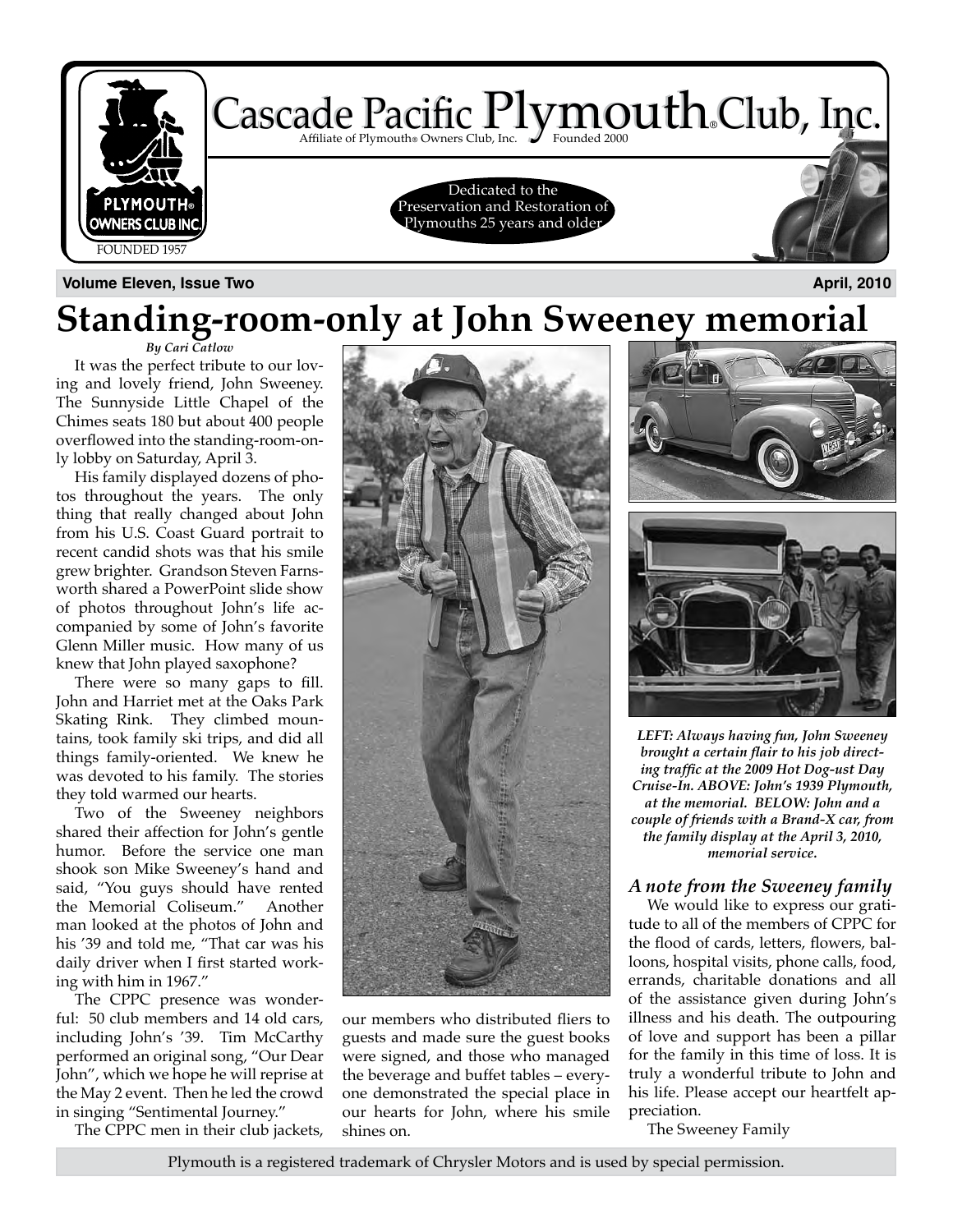#### **CPPC Officers 2010**

President Mike Bade *503-206-4652, Happy Valley, OR* Vice-President *503-285-3437, Portland, OR* Secretary Cari Catlow *503-427-0155, Tualatin, OR* Member-at-Large: Janet Laurine *503-209-6711, Canby, OR* Standing Committees **Activities**

Gary Rusher 503-638-5521 Don Hufschmid 503-577-7899 Knute Austad 503-260-0044

#### **Membership**

Bill Call, Chair 503-723-5118 Duanne Luckow 503-761-9411 Janet Laurine 503-209-6711 Gary Rusher 503-638-5521 Robin Will 503-285-3437

**Refreshments Coordinators** Dennis & Jeannie Mowery

503-760-3184

#### **Technical Advisors**

Ken Van Coelen 503-310-7228 Dave Williams 503-266-4287

#### **Mayflower Tours**

Karen Ryan 360-225-6026 **Newsletter**

503-285-3437 Jerry Dixon 360-891-2660 Please submit newsletter contributions by the 2nd Wednesday of each month.

#### **Membership & Dues:**

Cascade Pacific Plymouth Club, Inc. dues are \$20.00 per calendar year Membership runs February 1 through December 31. Concurrent membership to the National Plymouth Owners Club is required. http://www.plymouthbulletin.com/members.htm

**Mailing Address:** P.O. Box 2988, Clackamas, OR 97015

#### **Advertising Rates:**

Advertising is free to current Cascade pacific Plymouth Club members. 1 column by 1 inch (black and white only)

#### **Vendor Rates:**

\$25.00 for 11 issues, 3.5" x 2" Photos accompanying classified ads are \$10.00 per newsletter. Advertisements should be Plymouth-related services.



## March Meeting Highlights

A total of 62 people attended the March, 2010 meeting, including guests Ted Compton and Bob Westphal, and new member Joan Schwartz.

Bruce Abbott of Abbott Instrument Restoration discussed the science of restoring instrument panels for vintage vehicles. Examples and photos were exhibited.

**Treasurer's Report:** Dolores Call reported a balance of \$8,505.35 in the Club treasury as of March 23, 2009. The report was approved as submitted.

**Membership:** So far 89 of 140 members have paid their 2010 dues. Gary asked for volunteers to make follow up calls.

**Web Site:** Plymouth Open Class registration forms are now available on the web site. The club received an inquiry from an independent film maker who needs a pre-World War II car (1939-1941) as a scene prop. Gary has printed the contact information for anyone who is interested.

**Board Report:** Gary announced that Tom Fox is coordinating all facilities-related issues for the POC Meet in June. Tom has experience working with the Monarch Hotel and in coordinating these events.

**Member Care:** Lorraine Griffey provided an update about John Sweeney, and the news that Harriet was injured when she fell in John's hospital room. Kathy McLean has been in and out of the hospital recently but she was at the meeting and looking well. Jimmie Fox reported that JulieAnn Edman had a car accident, and then their rental car was damaged while it was parked at their church.

#### **2010 POC Meet:**

Barbara Rice will organize the raffle and possibly the silent auction

Joanne Dixon has found the type of goodie bag she has been searching for although they cost \$2.30 each. Tom Nachand offered to finance them. Mike Bade volunteered to screen print both sides of the bags.

Mindy Benfield volunteered to organize the goodie-bag-stuffing project and bring them to the event.

Lorraine Griffey reported the event treasury balance is \$8,069.42 with 14 donations and 18 registrations.

T-shirts will be ordered June 1. Gary is making follow up calls on donation letters that are outstanding.

Posters are available for members to distribute at local businesses.

Registration is not related to hotel reservations. Members are encouraged to register for the meet as soon as possible. NOTE: Bring registration forms to the April membership meeting.

Mike is designing large posters to decorate the Hospitality Room. Samples were on display.

**Raffle:** Winners were Jimmie Fox; Donna Bade; Arlene Peterson; Dennis Rice (he took the car art gift certificate); Joan Schwartz (upholding the tradition of new-people-always-win); Virginia Dunn; Vickie Williams; and Don Hufschmid.

**50/50:** Tom Nachand won the \$63.50 share.

*BRUCE ABBOT's business is Abbot Instrument Restoration. A call to 503-246-1287 might get you a spot on his waiting list. He spoke about his work at the March, 2010 meeting, and brought some Plymouth-specific samples to show.*



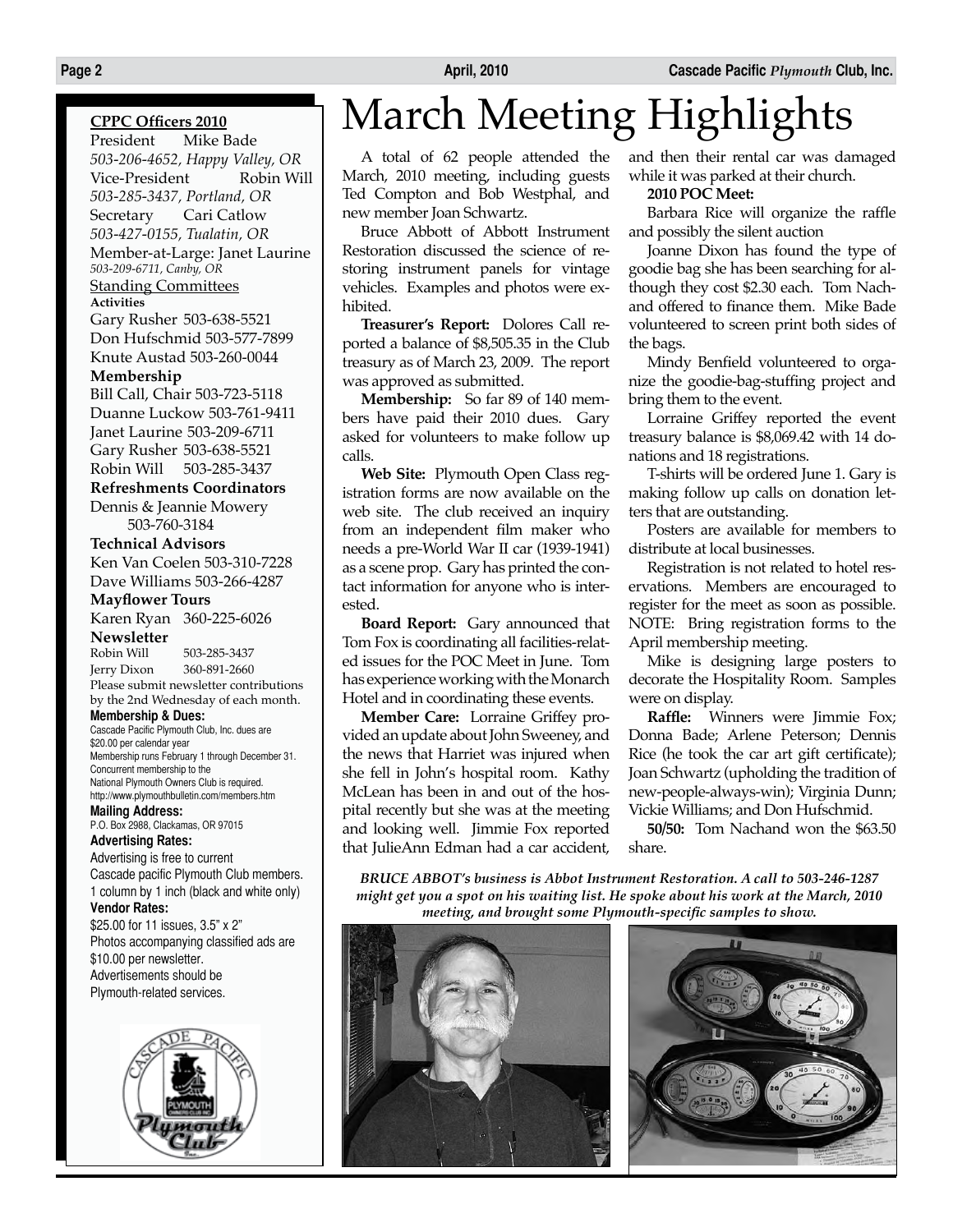# The Steering Column, A Message from the President

Well thanks go out to all those who made the 2010 Portland Swap meet a success. Donations are one of the keys, the many parts, gizmos and magazines

donated, many went to new homes. It is fun to see what people buy, one mans stuff is another persons treasure, for sure. The hard work f Vicki and Dave Williams, Ken and Phyllis VanCoelen and the other CPPC members who worked the clubs booth, sold lots of items, handed out 40 plus applications and over a hundred 2010 meet flyers. There are some ideas to improve things for

### **CPPC and HACO plan memorial cruise, potluck**

Please join us in celebrating the life of John Sweeney and others that we have lost from the Cascade Pacific Plymouth Club and HACO (Historic Automobile Club of Oregon). John passed away on Sunday, March 28th. His family would like to have a tour and gathering of his friends and club members for a potluck on Sunday, May 2nd in the Sam Cox Pavilion at Glen Otto Park in Troutdale, 1106 E Columbia River Hwy (just before crossing the Sandy River). We will meet at 12:30 pm, touring from Fabric Depot parking lot at SE 122nd and Stark Street to the park together. Old cars are encouraged but not required.

There will be a sign-up sheet at the April 27th CPPC Meeting for the potluck, which will start at approximately 1:30 pm. CPPC and HACO are co-hosting, furnishing ham, drinks, and table settings. We're asking for hot dishes, salads, and desserts. If you would like to attend, but can't make the April 27th meeting, please contact Lorraine Griffey at 503-666-2222 to let her know what you will be bringing for the potluck and how many will be attending so we can get a head count. Bring your stories to share and celebrate the life of John and friends.

next year and make things even more successful, thanks again to all.

Lat month we said goodbye to a dear friend last month. John Sweeny was truly one of a kind and we will miss him very much. The outpouring of support for Harriet Sweeney the Sweeney family will hopefully make John's passing a little easier. We need to continue to support them in the coming months.

The next event that is coming up is a Memorial Tour May 2<sup>nd</sup> at Glenn Otto Park, in Troutdale, OR. The event was the idea of Jerry and Ann Klinger, who wanted to do something special for the Sweeney family in remembrance of John Sweeney. Jerry is the President of the HACO car club, taking the lead and along with the CPPC, the event will celebrate John Sweeney and the many members of HACO and CPPC, who has passed away this year and years past.

The year's activities are picking up momentum; there are many tours that are being planned for the club, as we get time. This has been a little harder without a full time Activities Director.

Watch the Newsletter and the website www.cascadepacificplymouth.org for information on upcoming activities.

Thanks again to Robin Will for updates on the website. He has a calendar of events, pictures from past club activities, registration forms. Through the web site we are getting emails from all around the country. This is a great marketing tool to help us recruit new members and an information tool for us to use as time goes on.

In an effort to try and get the word out about the 2010 POC Meet, I took a 125 POC Meet flyers and a 150 copies of a POC Meet Calendar thing I made up down to the Portland Roadster Show last weekend. There were a lot of beautiful cars, but only saw a couple Plymouths in the whole place and got heckled a little for wearing my POC

Meet shirt. On Sunday when I went back, only 50 Calendars left, so I hope that leads to more people at the POC Meet and maybe a few more registrations.

The Registrations for the 2010 Meet are slowing down a little. There are 65 people registered to date, 30 from the Cascade Pacific Region, 17 from the Golden State Region and 18 from other Regions. If you are waiting send in your registration, now would be better than later. Things will get busier, as June will be upon us be fore we know it.

The core group working on the Meet, will be needing your help as time gets closer. I know you will come through but, I need to hear from those of you who have not signed up to help. It is only about 60 days until the POC 2010 Meet.

I will look for more of you at the monthly meetings. As the weather gets nice it will be fun to get our cars out for club activities and the monthly meetings.

Respectfully, Mike Bade mdscbade@msn.com 503-206-4652 home 503-702-2480 cell

### **Peony and iris farms are on Mayflower agenda for May**

On Wednesday, May 26, meet at 9:30 am for a 10:00 am departure in the Oregon City Shopping Center behind Shari's restaurant. A map will be provided as we will be going to an iris farm near Silverton, having lunch in Mount Angel at the Glockenspiel restaurant, and then going to the peony farm at Brooks. From there people can either go home or follow Pat and I to Bauman's Farms. We will be traveling as a group and will need a head count for the restaurant. Those nearer the Salem area can meet us at the iris farm. Call for location of the first stop (Cooley's Iris farm) or with any questions. Pat & Patty Brost - 503-761-2792.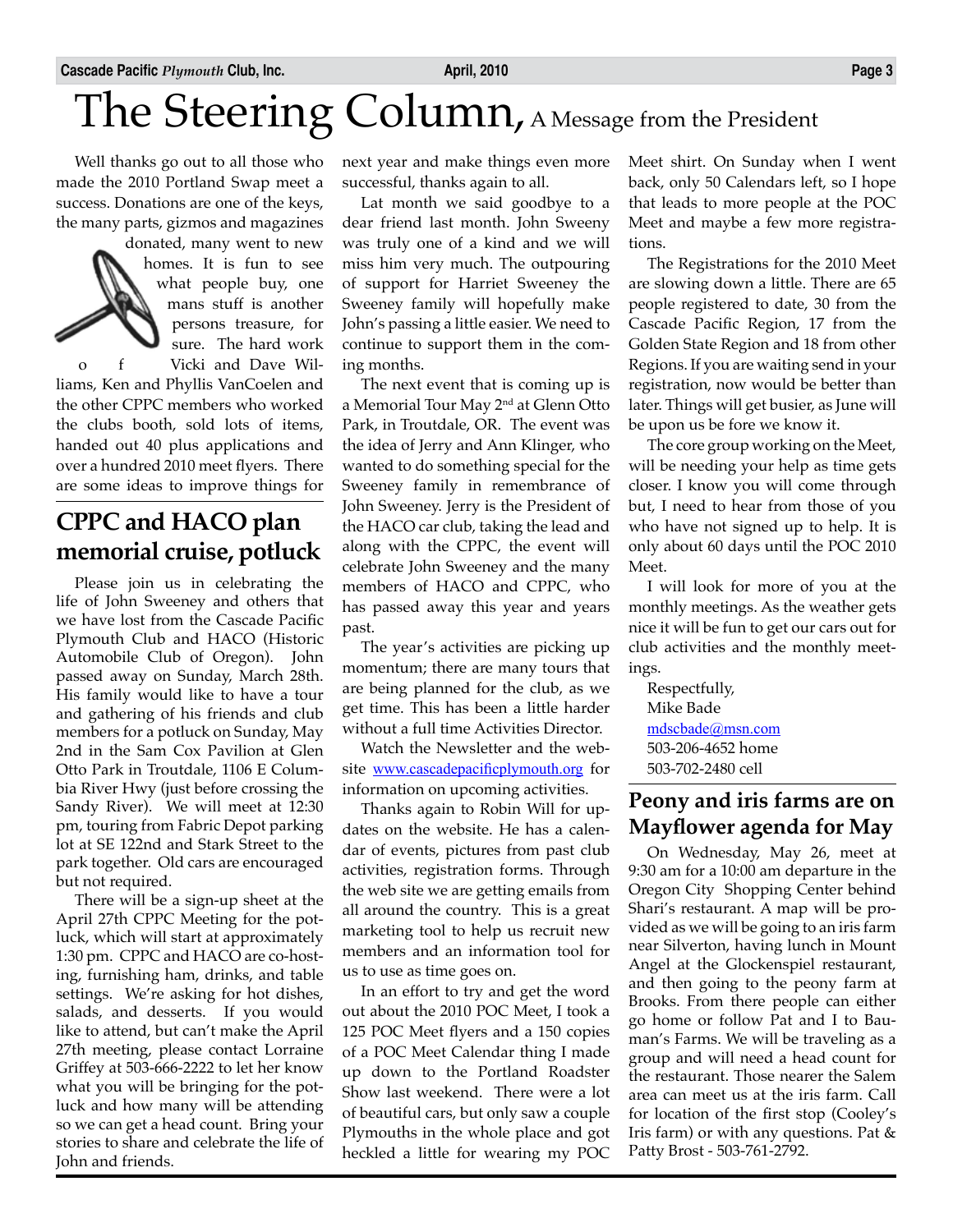### **Tech Committee fixes cars, enjoys treats, cements friendships**

#### **Tech Meeting, March 6, 2010** *By Marlo Edman*

It was a gloriously fine day at Marlo Edman's garage. The members enjoying donuts, discussion, knucklebustin' and sunshine were Jimmy Fox, Ken VanCoelen, Gary Rusher, Lee Powell, Russ Ashley, Bill Marble, Larry Goodwin, Tim McCarthy, Tim Winchell, Marlo and JulieAnn Edman. There were a number of things to on Marlo's '35 Dodge Brothers pickup. A small welding job inside the cab was done expertly by Ken. Jimmy led a crew on checking out the rear brake wheel cylinders. Bill made up a new oil pressure line and oversaw its installation by a group including Lee and JulieAnn. Tim Winchell put in a replacement ignition switch. And everyone had the satisfaction of getting a little grease on their hands, and rolling "Sarah" out of the garage and finally starting her up to listen to her rumble, chortle, and purr. What a great way to spend a Saturday!

#### **Tech meeting, April 3, 2010** *By Peni Powell*

The April Tech meeting was held at Lee and Peni Powell's home with a good turn out of Jimmy Fox, Marlo Edman, Ken Van Colen, ChuckWillis, John Madden, and Dennis Mowery.

 As everyone arrived we held our chat discussions in Peni's class room over the garage where she teaches Decorative Arts with a breakfast snack of homemade cinnamon rolls and coffee.

*BELOW: Treat time in Peni Powell's studio/classroom, with (L-R) Marlo Edman, John Madden, and Chuck Willis helping to make the goodies disappear.*





*"Yes, that is my truck," writes Maro Edmon. "And that is my wife, JulieAnn, diving under the starter to attach the oil pressure line – not much room under there but she has small hands and a deep love of Sarah the Truck – she learned to drive in it and got her first drivers license in it in 1969." Bill Marble assists from above.*

Peni sends her apologies for rolls being a bit dry for she getting used to the oven on her new stove and hasn't master it yet and promises that next time they should be a bit better..

 A lot of topics were discussed at the morning snack time and few laughs shared as we talked old cars and of course Plymouths and how we were all going to miss John Sweeney at the tech meetings and at the monthly club meeting.

facets and knew his way around when it came to car mechanics, a man who always greeted you will a ready smile and as if you had been a friend for a life time.

 As we set our coffee chat aside we head for Lee's garage and shop to start working on Lees and Peni's 1940 Plymouth four door sedan. So far Lee has put in a rebuilt new engine with help from Jimmy Fox and others, now he was tackling with help from the Plymouth tech club a 390 differential axel replacement.

There were intentions of getting the brakes adjusted and bled, but because of unexpected problems they were unable to complete that task. Jimmy and Ken volunteered to come over at another time to finish up that job. Then maybe Lee can get the Plymouth on the road again where it can be more dependable.

All and all a lot was completed in that day and Lee and Peni would like to share in their appreciation for job well done and the pleasure it was to be able to work with help from very knowledge and great bunch of guys.

And how he was a man off many

#### **Cascade Pacific Plymouth Club Technical Committee 2010**

*The committee meets at Jimmie Fox's garage the 1st Saturday of each month.* 

| Please call for address and directions. |                            |                          |  |
|-----------------------------------------|----------------------------|--------------------------|--|
| Jimmie Fox (Chair)  503-774-3441        | No email, please           | Portland, OR             |  |
| Duanne Luckow 503-761-9411              | daluckow@aol.com           | Portland, OR             |  |
| John Sweeney 503-281-5159               | No email                   | Portland, OR             |  |
| Dave Williams503-266-4287               | ilikemopar@aol.com         | Canby, OR                |  |
| Charles Willis503-668-0129              | upandstuff@netzero.net     | Sandy, OR                |  |
| Ken VanCoelen 503-310-7228              | plymouthken@q.com          | Milwaukie, OR            |  |
| Dennis Markovich 503-663-1831           | No email                   | Boring, OR               |  |
| Marlo Edman503-287-3753                 | medman@teleport.com        | Portland, OR             |  |
|                                         | pbrost0212@yahoo.com       | Portland, OR             |  |
| Bob Dimick360-885-1113                  | bjdimick@q.com             | <b>Brush Prairie, WA</b> |  |
| Loren Bennett503-201-5537               | lorenb65@verizon.net       | Hillsboro, OR            |  |
| David Pollock<br>.250-743-4859          | dnpollock@shaw.ca          | Shawnigan Lake, BC       |  |
| Tony Gemma 503-631-4735                 | n7yga@ccwebster.net        | Oregon City, OR          |  |
| Tim McCarthy  503-620-8438              | timmccart@aol.com          | Tigard, OR               |  |
| Philip Post 541-535-1860                | harrigerj@charter.net      | Talent, OR               |  |
| Dennis Rice 503-393-7231                | blue51plymouth@comcast.net | Keizer, OR               |  |
|                                         |                            |                          |  |

*If you have a question for the Technical Committee, please call one of the above. We will do all we can to help you with your car. NOTE: Keep this List handy for future use.*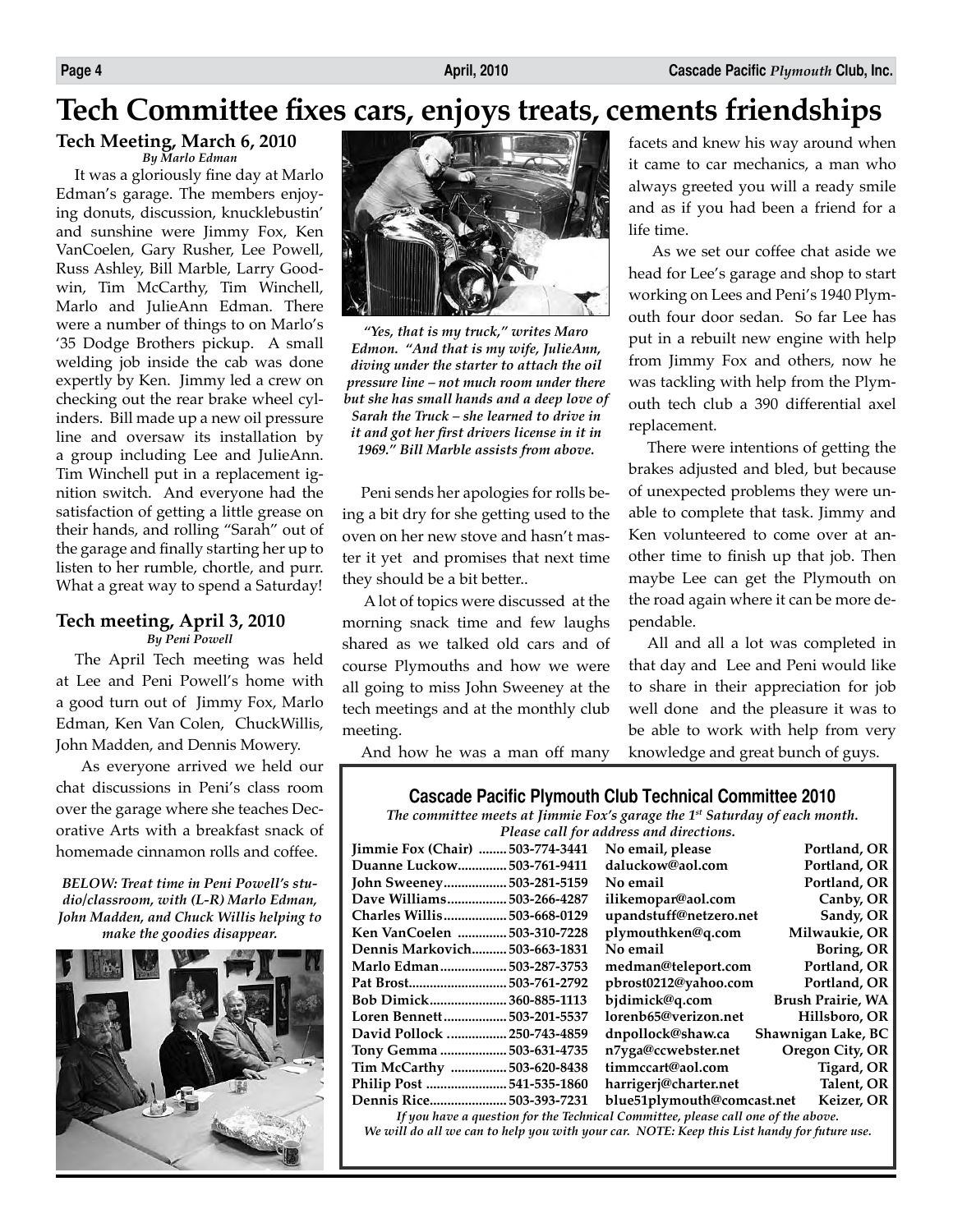## *2010 Meet planning gets down to particulars; sign up now to get the really good jobs!*

#### *By Mike Bade*

Well we are down to 60 days until the 2010 POC Meet will be underway. The core group for the POC Meet have been making many of the key decisions for the many details.

We are down to the point where sign-ups for the various time slots for duties for things such as registration, parking, security and photography are critical, sign-up sheets will be circulated for help with these tasks.

For hospitality duty, Joanne Dixon is in charge; for raffle, Barbara Rice is in charge; for banquet, Retha Harden is in

#### **Madras plans July 3 car show to celebrate 100th birthday**

Madras is turning 100 this year and the town is celebrating it's birthday with a celebration on July 3, 2010. Part of the celebration is a car show.

The event will be held in Sahalee Park, on 7th St. between B & C Streets. Registration for the open-class show begins at 10AM; fee is \$5 per vehicle; and the show lasts until 3PM. There will be trophies and drawings.

Questions to Mari, 541 350-4540, mariw@clearwire.net

## **Local church plans July 31 Cruise-In**

Clackamas Park Friends Church is sponsoring a summertime car show on Jly 31, 2010, to benefit their school's Lunch Buddy Program, and their summer camp for kids.

Trophies will be awarded, dash plaques will go to the first 75 entrants, and there will be a raffle drawing.

Your \$15 ticket, plus a donation of non-perishable food, will get you one lunch at no extra charge.

Register at the show, 8120 SE Thiessen Rd., Miliwaukie, starting at 8AM on July 31, 2010, or send checks in advance to CPFC, PO Box 1843, Clackamas, OR 97015.

charge; contact these ladies to help.

I will email lists for those of you who are out of town or cannot attend the regular meeting, contact me with where you can help out, thank you in advance.

There are still things leading up to the Meet that you can help make a difference. Donations for goodie bag items are still needed, raffle items and silent auction items will go a long way to helping with the success of the Meet, contact business near you and try to get items. Bring these with you to the next two membership meetings.

If you need the official donation form so that businesses can write-off donations on their taxes, email me and I will forward you the cover letter and donation form.

Send in your POC Meet Registration Forms as soon as you can, so we can plan parking, judging, shirt orders, banquet numbers, tours, make name badges, car registration cards, award certificates. All theses things take time and the sooner the better.

### **Benson Tech alums: Show your car at the April 30 Tech Show!**

My name is Andrew Scorgie with the Benson Polytechnic Alumni Association. I am contacting your car clubs to see if there are any Benson Alumni who would be interested in participating in our car show during the Benson Tech Show this April. The car show will be one night, April 30th, at Benson High School. If any Benson Alumni in your club are interested please forward this email to them, and have them contact me as soon as possible.

If you know of any other Benson Alumni that would be interested in participating, please forward this message to them. 971-404-1500 (cell)

### **Datsun not required for participation in DNW 2010 Autocross**

Datsuns NorthWest In conjunction with Northwest Autosports Association are proud to present Datsun Driving Canby Fun Autocross 2010.

Where: http://www.oregonstateexpo.org/contact\_us/maps\_directions Salem Oregon Fairgrounds

When: Friday, June 11th

Gates open at 8am. — Tech inspections 8-10am

Late arrival tech inspections available but are discouraged (May require bribes to tech inspectors)

All vehicles participating must pass tech inspection and drivers will be required to wear helmets Snell 95 or newer. Loaner helmets will be available day of event.

This event will be timed — Fun Runs no classes will be assigned.

Cost is \$25.00 for entry and three runs. — Additional runs may be purchased day of event for \$5.00 each

Datsuns NW would like to thank (http://www.nwautosports.org/index.html) NW Autosports Association for running this event for us.

### **1951 or 1952? Mystery solved once and for all!**

Unlike the 1946-1949 P15 Plymouth, which had been virtually unchanged for three years, there were external trim changes to differentiate the 1952s from the 1951s.

From the front, the hood medallion was the most obvious change, now round instead of shield-shaped. The Mayflower ship hood ornament sat lower and looked more like a ship than a plane, the "bow waves" from 1951 having been eliminated.

The front fender name plates were in script, rather than block lettering, providing the only clues as to the model year when the car was viewed in profile.

Around back, the Plymouth nameplate was moved down with the letters becoming part of the license plate light ornament.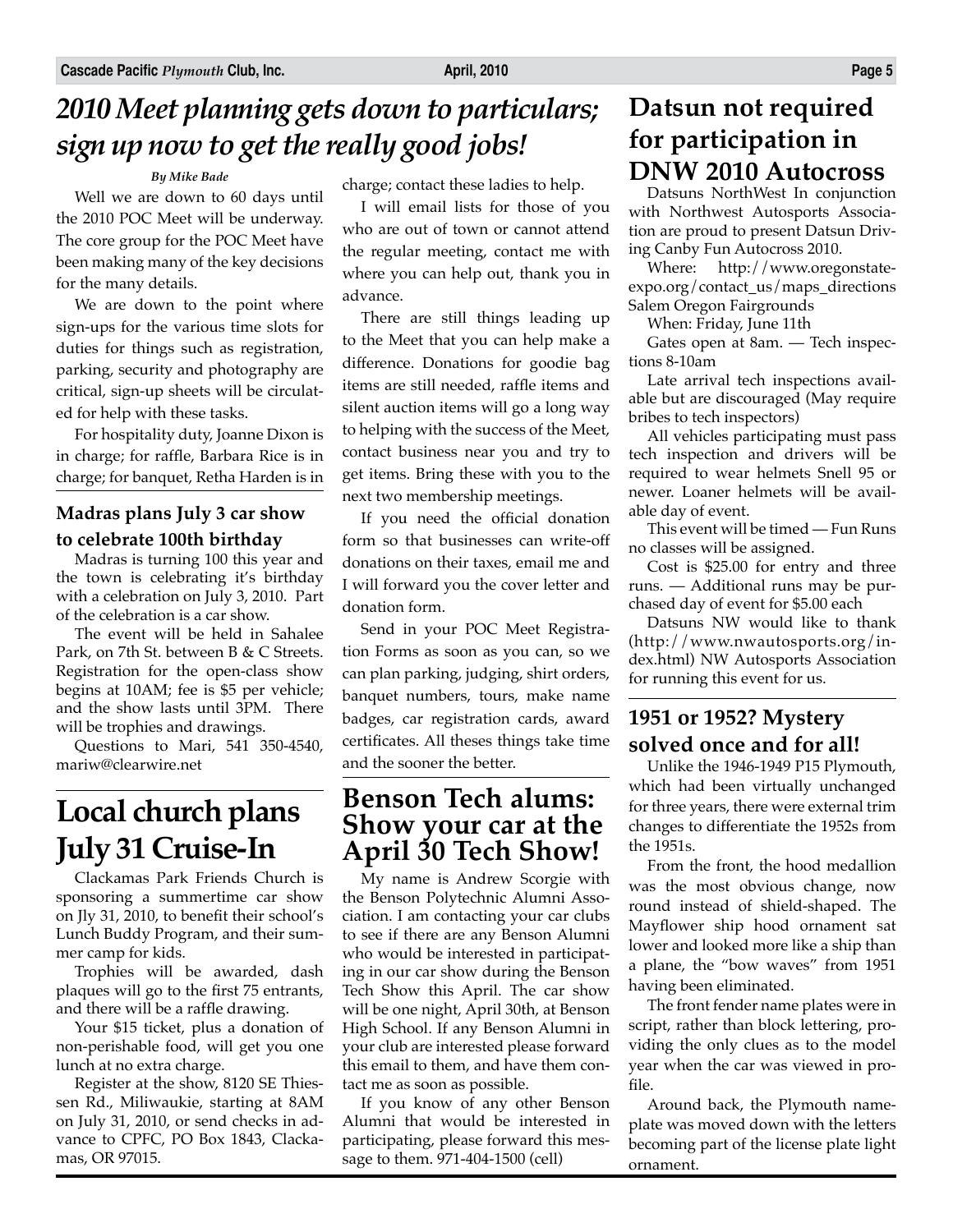

We're assuming no news is good news from our members.

Those we have heard about:

Philis VanCoelen is waiting for test results for the on-going vertigo she has experienced for the past 18 months.

Chuck Willis is feeling much better but is still being put off with the knee replacement.

Kathy McLean is feeling much better and hopes to get the okay to start eating more of her favorite foods.

Karen Ryan is feeling pretty good and spent a great time at the beach with relatives this month.

If you or someone you know from the Plymouth Club has good news, distressing news, or just any kind of news where we can be supportive please share it with Lorraine Griffey at lorrainegriffey@yahoo.com or 503-666- 2222. We do care about all of you.

### NUTS & BOLTS: February's Board Highlights

Present at the meeting were the following Board Members: Mike Bade; Robin Will; Cari Catlow; Dolores Call; Gary Rusher.

Also attending were Jimmie Fox, Lorraine Griffey, Ann Klinger, and Jerry Klinger. Cari Catlow recorded the minutes.

**Treasurer's Report:** Dolores Call reported \$8,600.65 was in the treasury as of March 31, 2010.

**Portland Swap Meet:** (See article, page 7.) It was suggested that next year we rearrange the space with more tables and rows to move inventory off the floor. Lorraine emphasized that there should be a separate table for membership with applications, and a more plentiful supply of newsletters since we ran out early.

**Membership Roster:** The Board agreed to finalize the roster and not wait for further renewals effective Friday, April 16. Cari will update the spreadsheet and send it to Mike. He offered to drop the spreadsheet into the template.

**National POC Membership:** Gary cross-referenced the current POC

REFRESHMEN  $SCHED$ Don & Karen Ryan May Lee & Peni Powell June Philis & Ken Van Coelen membership list with the CPPC list and found only 14 members who have not joined the national organization. He plans to send a letter to those members. Gary also reviewed the list of Oregon and Washington POC members and found a high percentage that does not belong to CPPC. He and Mike suggested that we identify a computer-savvy member to email a CPPC introductory letter with a link to our web site. Volunteers will be recruited at the membership meeting.

**Newsletter:** Robin has negotiated with a printer in St. Johns who will print 250 copies of the newsletter with two folds and stapled for \$120 plus mail-merged labels. The bids ranged as high as \$180. Dolores said she and Sam Stafford will continue to prepare the newsletters for mailing.

**Web Site:** Recent updates include the membership application and more information about the 2010 National POC Meet Plymouths to Portland.

**Newsletter Editor Stipend:** Mike presented a suggestion to increase the newsletter editor's stipend. Since Robin publishes the newsletter and serves as web master it was recommended that the stipend be increased from \$100 to \$150. The motion passed unanimously with support from other members attending.

**John Sweeney Memorial Tour:** Jerry and Ann Klinger placed the \$200 deposit on the Sam Cox Pavilion at Glen Otto State Park in Troutdale. The room rental fee is \$225. HACO intends to

MAY BIRTHDAYS

| Happy May Birthday Wishes |         |  |
|---------------------------|---------|--|
| to the Following Members: |         |  |
| Bruce Johnson             | 2       |  |
| Larry Catt                | 3       |  |
| Dennis Mack               | 4       |  |
| Fred Smith                | 5       |  |
| Rich Von Allmen           | 6       |  |
| Jeff Jolly                | 9       |  |
| Laroy Smith               | 9       |  |
| <b>Bruce Huntley</b>      | 12      |  |
| Frank McNatt              | 12      |  |
| Jan Faltus                | 12      |  |
| Marsha Holly              | 13      |  |
| Lynda Amundson            | 17      |  |
| Philis VanCoelen          | 19      |  |
| Jan Van Hoy               | 21      |  |
| <b>Ruth DeSantis</b>      | 21      |  |
| Vicki Williams            | 21      |  |
| Pat Brost                 | 22      |  |
| Beverly Kleman            | 23      |  |
| Stanley Boyd              | 25      |  |
| Randy Ealy                | 27      |  |
| Liliane Von Allmen        | 28      |  |
| Tim Winchell              | 29      |  |
| Carol Hogeland            | 30      |  |
| Jerry Dixon               | 30<br>í |  |

provide ham, beverages and place settings. The Board agreed to review total expenses at the May Board meeting and fund a portion of the expenses. Both clubs will contribute to the potluck with hot dishes, salads and desserts. Lorraine Griffey will circulate a sign up sheet at the April 27 membership meeting. **Portland Roadster Show:** Mike has a table at the show to display his car photography and to promote the Plymouths to Portland POC Meet.

**2010 POC Meet:** Mike's tally shows 59 registrants and two open-class show entrants to date. Registration for the tours to Mt. Hood, Mt. St. Helens and Evergreen Air Museum are far below the minimum requirements. Within 30 days we will reevaluate the decision to host those tours. The next organizational meeting will be Sunday, April 18 at 1:00 p.m. at the front club house.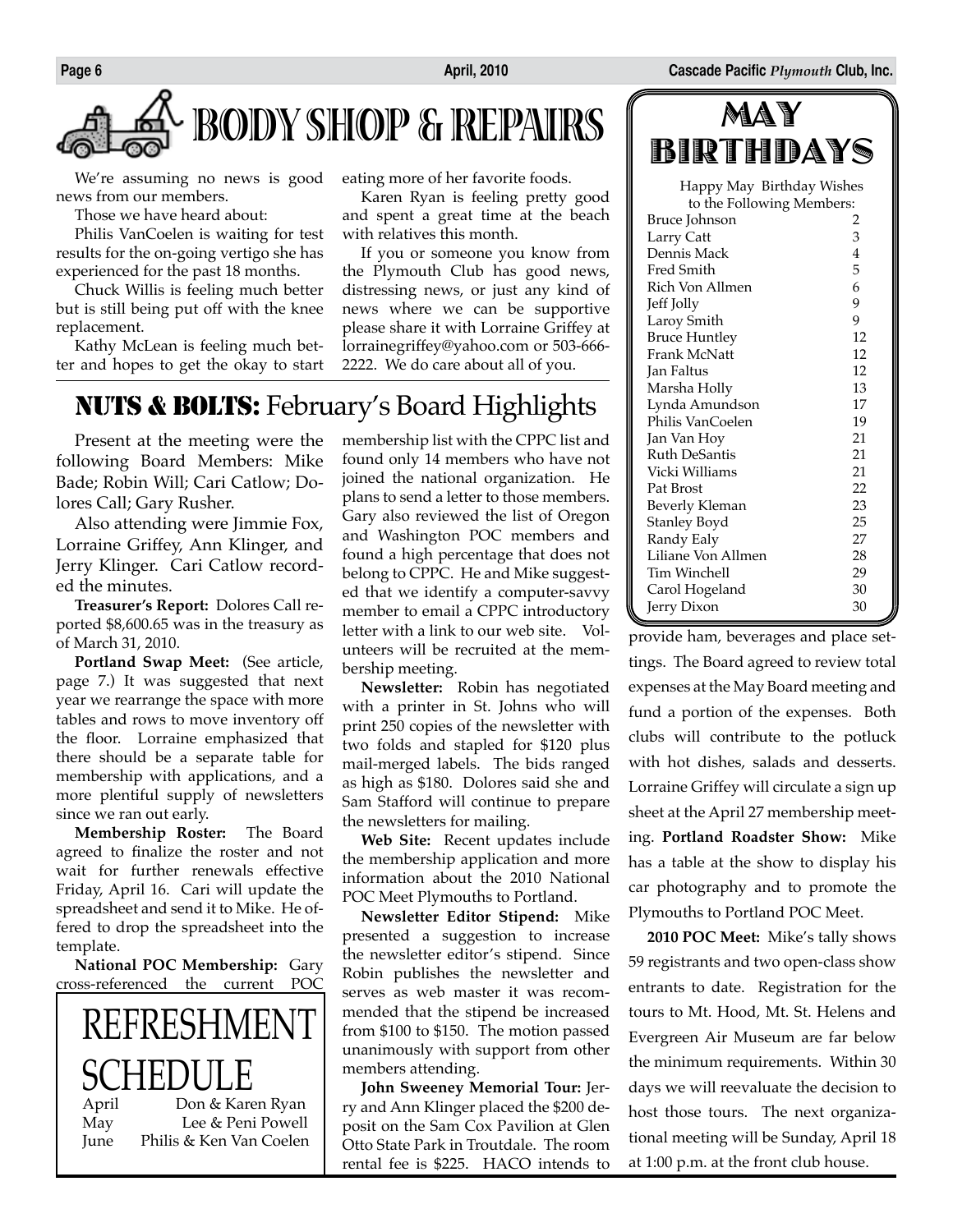### **We're not complaining: Swap Meet Results are 2nd best ever!**

*By Vicky Williams*

This year's swap meet proved to be one of our best to date. Only 2008 bested it by only \$100. The final count came to \$1,446.00.

Allowing for the state of the economy this was a great result. Thank you to everyone who donated items to sell and to those of you who worked the shifts to sell what was donated.

Dave Williams did a great job coordinating workers and taking care of the cash box each morning and night. Thanks also to Joann Dixon for the cookies she brought out for everyone when she worked her shift.

It's amazing what you keep packing away year after year and then it finally finds the perfect home.

Much thanks to Allen Tiffany for donating space at his Camas shop to store the items from meet to meet. Of course all those treasures don't get from point A to point B by themselves. That could not be accomplished without the generous help of Ken VanCoelen. Ken provided his truck and trailer to pick up and deliver everything from Camas to the Swap Meet and back to Camas again. As always Ken does so much for CPPC behind the scenes. Many things would not happen without the help of Ken and Philis.



*SWAP MEET BOOTH and some of the CPPC members who staffed it: L-R in front, Ken and Philis Van Coelen, Dave Williams, Gary Rusher, Bob Dimick.*

After the meet Dave Williams and Ken sorted through everything that was left over and delivered it all back to Allen's shop until it is time to do it all again next year. By the way, it didn't look like anyone who paid their way in reimbursed themselves from the cash box during the meet so if you need reimbursement, let Vicki Williams know at the next meeting.

*1951 Chrysler Town & Country Wagon: first year for the 331 Hemi, quite possibly the fastest station wagon of 1951. 1953 Dodge Coronet Hemi: the "baby" 241CI hemi V8 made these cars serious contenders on the track. 1950 Plymouth Fastback: with a big "SOLD" sign in the window! Spotted by Robin Will*

*BELOW: MOPARs at the Swap Meet.*



### **More** *Plymouth* **Parts & Cars: For Sale & Wanted**

Four 15" Plymouth wheel covers. For a 51 or 52 but could be used on any 15" wheel. Very good condition. \$50.

Two exterior door handles with two door locks (no key). Came off a 51 Plymouth. \$25. Call Dennis. (503) 393-7231

Edward Corrigan (club member), ph# 253-535-6407 needs: Front motor mount for a 1953 Plymouth. This is a u-shaped mount that bolts to the frame. If you have one, or know of what other years will work please advise.

1932 PB RADIATOR, good for parts only. Come and get it. Pat Brost, 503-761-2792.

FOR SALE: 1937 Plymouth Sedan Delivery. \$2500. 541-862-7215.

FREE! FOUR DOORS from a 1957 Plymouth Plaza. Come & get them before the end of May. Carson, WA. Kevin Bligh, 360-513-0274.

1930 Plymouth 4 Cyl. parts Engine & Trans. (\$75), front axel (free), Steering column (\$15), misc things. 1931 Plymouth 4 Cyl. Complete Engine and Transmission (\$300), differential (\$70, front axel (\$45), Steering Col. (\$25)and Driveline (\$25). You will need to pickup. Call Mike Bade: 503-206-4652 Home or email mdscdade@msn.com